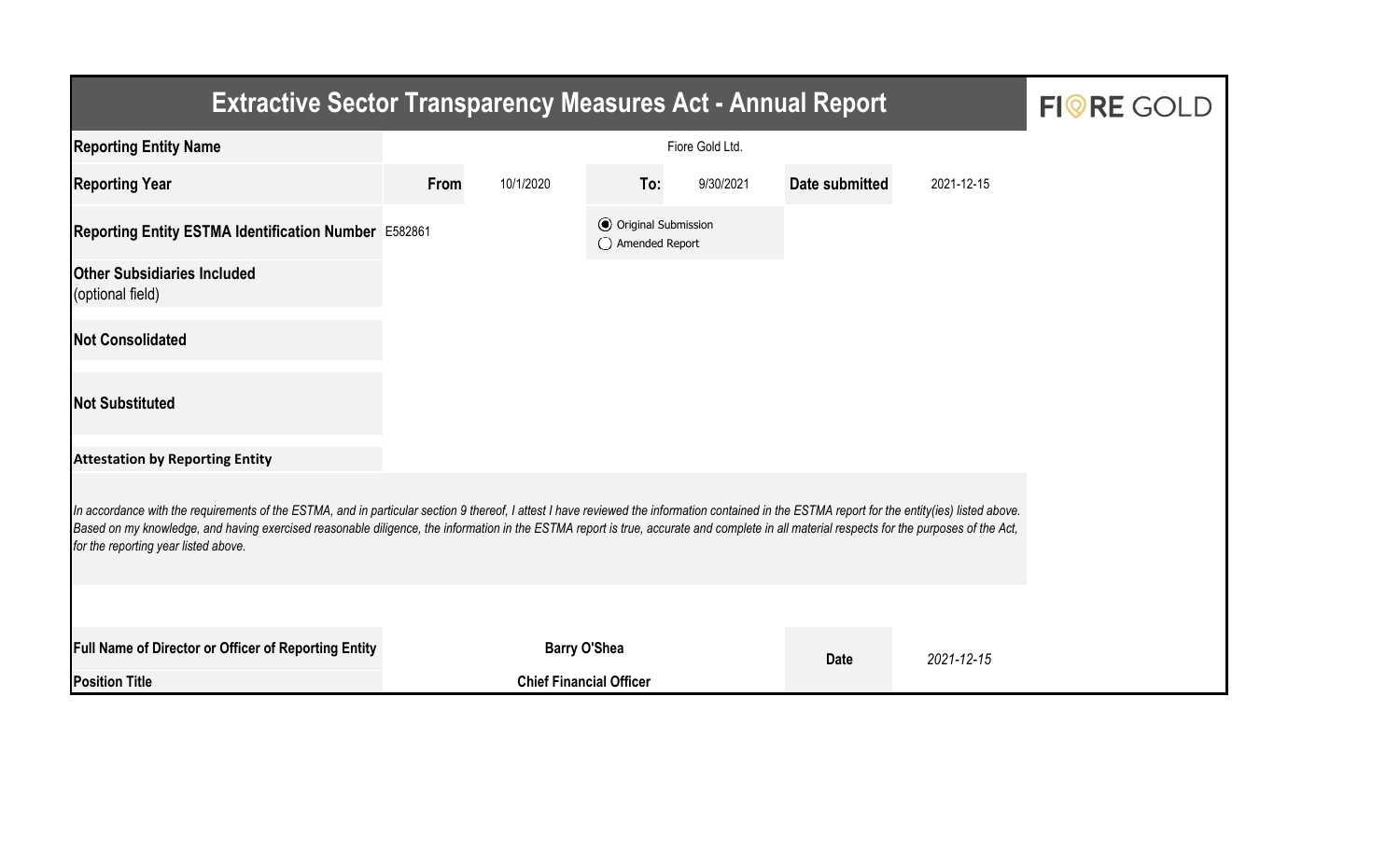|                                                                                                                                                                                  | <b>Extractive Sector Transparency Measures Act - Annual Report</b> |                                                                           |                                   |                  |         |                                |                |                  |                                               |                                      |                                                                    |  |
|----------------------------------------------------------------------------------------------------------------------------------------------------------------------------------|--------------------------------------------------------------------|---------------------------------------------------------------------------|-----------------------------------|------------------|---------|--------------------------------|----------------|------------------|-----------------------------------------------|--------------------------------------|--------------------------------------------------------------------|--|
| <b>Reporting Year</b><br><b>Reporting Entity Name</b><br><b>Reporting Entity ESTMA</b><br><b>Identification Number</b><br><b>Subsidiary Reporting Entities (if</b><br>necessary) | From:                                                              | 10/1/2020                                                                 | To:<br>Fiore Gold Ltd.<br>E582861 | 9/30/2021        |         | Currency of the Report USD     |                |                  |                                               |                                      |                                                                    |  |
|                                                                                                                                                                                  | <b>Payments by Payee</b>                                           |                                                                           |                                   |                  |         |                                |                |                  |                                               |                                      |                                                                    |  |
| Country                                                                                                                                                                          | Payee Name                                                         | Departments, Agency, etc<br>within Payee that Received<br><b>Payments</b> | Taxes                             | <b>Royalties</b> | Fees    | <b>Production Entitlements</b> | <b>Bonuses</b> | <b>Dividends</b> | Infrastructure<br><b>Improvement Payments</b> | <b>Total Amount paid to</b><br>Payee | <b>Notes</b>                                                       |  |
| United States of America                                                                                                                                                         | Government of the United States                                    | Department of the Interior<br>Bureau of Land Management                   |                                   |                  | 478,110 |                                |                |                  |                                               |                                      | 478,110 Ely, Nevada and Oregon                                     |  |
| United States of America                                                                                                                                                         | State of Nevada                                                    | Division of Environmental<br>Protection                                   |                                   |                  | 94,238  |                                |                |                  |                                               |                                      | 94,238 Bureau of Mining Regulation, Air<br>Pollution Control, BWPC |  |
| United States of America                                                                                                                                                         | Ferry County                                                       |                                                                           | 7,441                             |                  | 206     |                                |                |                  |                                               |                                      | 7,647 Property taxes and annual filing fees                        |  |
| United States of America                                                                                                                                                         | White Pine County                                                  |                                                                           | 174,697                           |                  | 33,804  |                                |                |                  |                                               |                                      | 208,501 Property taxes and annual filing fees                      |  |
| United States of America                                                                                                                                                         | State of Nevada                                                    | Department of Wildlife                                                    |                                   |                  | 25,168  |                                |                |                  |                                               | 25,168                               |                                                                    |  |
| United States of America                                                                                                                                                         | State of Nevada                                                    | Department of Taxation                                                    | 2,125,586                         |                  |         |                                |                |                  |                                               | 2,125,586                            |                                                                    |  |
| United States of America                                                                                                                                                         | Government of the United States                                    | Internal Revenue Service                                                  | 200,615                           |                  |         |                                |                |                  |                                               | 200,615                              |                                                                    |  |
|                                                                                                                                                                                  |                                                                    |                                                                           |                                   |                  |         |                                |                |                  |                                               |                                      |                                                                    |  |
|                                                                                                                                                                                  |                                                                    |                                                                           |                                   |                  |         |                                |                |                  |                                               |                                      |                                                                    |  |
|                                                                                                                                                                                  |                                                                    |                                                                           |                                   |                  |         |                                |                |                  |                                               |                                      |                                                                    |  |
|                                                                                                                                                                                  |                                                                    |                                                                           |                                   |                  |         |                                |                |                  |                                               |                                      |                                                                    |  |
|                                                                                                                                                                                  |                                                                    |                                                                           |                                   |                  |         |                                |                |                  |                                               |                                      |                                                                    |  |
|                                                                                                                                                                                  |                                                                    |                                                                           |                                   |                  |         |                                |                |                  |                                               |                                      |                                                                    |  |
|                                                                                                                                                                                  |                                                                    |                                                                           |                                   |                  |         |                                |                |                  |                                               |                                      |                                                                    |  |
|                                                                                                                                                                                  |                                                                    |                                                                           |                                   |                  |         |                                |                |                  |                                               |                                      |                                                                    |  |
|                                                                                                                                                                                  |                                                                    |                                                                           |                                   |                  |         |                                |                |                  |                                               |                                      |                                                                    |  |
|                                                                                                                                                                                  |                                                                    |                                                                           |                                   |                  |         |                                |                |                  |                                               |                                      |                                                                    |  |
|                                                                                                                                                                                  |                                                                    |                                                                           |                                   |                  |         |                                |                |                  |                                               |                                      |                                                                    |  |
|                                                                                                                                                                                  |                                                                    |                                                                           |                                   |                  |         |                                |                |                  |                                               |                                      |                                                                    |  |
|                                                                                                                                                                                  |                                                                    |                                                                           |                                   |                  |         |                                |                |                  |                                               |                                      |                                                                    |  |
| <b>Additional Notes:</b>                                                                                                                                                         |                                                                    |                                                                           |                                   |                  |         |                                |                |                  |                                               |                                      |                                                                    |  |